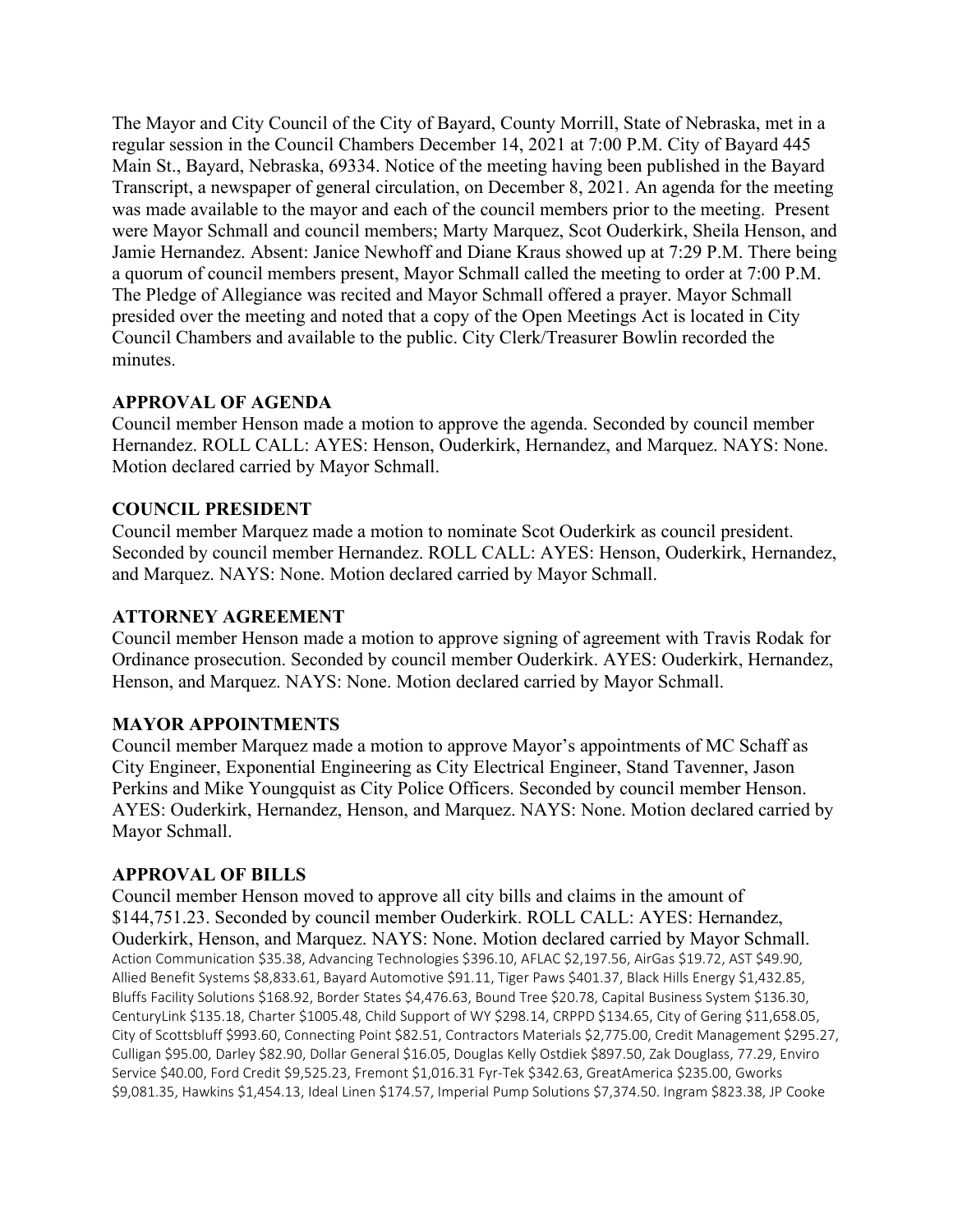\$71.80, JDS \$8,250.00, Kuskie \$69.44, Leland Michael Construction \$14,975.00, Menards \$213.97, Midtown Animal Hospital \$413.20, Morrill Co Attorney \$150.00, Morrill Co Sheriff \$1,000.00, Morrill Co Hospital \$370.00. MEAN \$27,005.88, NE Child support \$1,144.64, NE Dept of Ag \$245.00, NDEE \$10,256.92, NE Public Health \$501.00, NPPD \$49.50, NE Rural Water Assoc \$175.00, NE Fire & Safety \$358.00, NE Total Office \$42.04, NW Pipe Fittings \$140.97, John Hancock \$2,126.68, OPTK \$150.00, Panhandle Coop \$168.00, Panhandle Geo \$819.00, Rocky Mountain Air \$147.40, Sandry \$295.95, Scb Co \$182.00, Simmons Olsen \$217.00, Slate Rock \$1,761.73, Transcript \$111.52, TCD \$750.00, US Bank \$2,751.49, Viaero Wireless \$291.77, Western States Bank \$353.06, Willco \$1,728.78, Total =\$144,751.23.

# **CHIMNEY ROCK VILLA**

Council member Henson moved to approve the Chimney Rock Villa Bills & Claims in the amount of \$250,799.34. Seconded by council member Marquez. ROLL CALL: AYES: Ouderkirk, Henson, Hernandez, and Marquez. NAYS: None. Motion declared carried by Mayor Schmall.

Council member Henson moved to approve Jessika Mitchell as Interim Administrator at Chimney Rock Villa as of December 1, 2021. Seconded by council member Marquez. ROLL CALL: AYES: Ouderkirk, Henson, Hernandez, and Marquez. NAYS: None. Motion declared carried by Mayor Schmall.

Council member Henson moved to approve the NADC C-4 (immediate Family Member Disclosure Statement) form signed by Jessika Mitchell and Branden Mitchell. Seconded by council member Ouderkirk. ROLL CALL: AYES: Ouderkirk, Henson, Hernandez, and Marquez. NAYS: None. Motion declared carried by Mayor Schmall.

### **POLICE POLICIES**

Council Member Henson made a motion to approve the updated police policies (Biased Based Policing and Duty to Intervene). Seconded by council member Marquez. ROLL CALL: AYES: Ouderkirk, Henson, Hernandez, and Marquez. NAYS: None. Motion declared carried by Mayor Schmall.

# **DEPARTMENT HEAD MONTHLY REPORTS**

All department heads gave their reports.

- **UTILITY REPORT** Put up Christmas Lights, Fixed Street Lights, put in water meter pit, Bladed streets & alleys, fixed water leak, hooked up electric, maintenance.
- **PARK REPORT** Replaced door on pump house at Library, Called Paul Reed about ballfield work, new mower is in, there has been vandalism of dugouts and concession stand at ballfields, working in shop when too cold out.
- **POLICE REPORT** 31 Assist the public, 9 assist other agencies, 0 accident investigations, 2 citation violations, 11 warning violations, 5 complaints, 10 investigations.
- **LIBRARY REPORT –** There were 604 books checked out in the month of November, the computer was used 24 times, 114 books checked out through overdrive, awarded \$4,000 for Library improvement grant, awarded \$1,000 internship grant, did not receive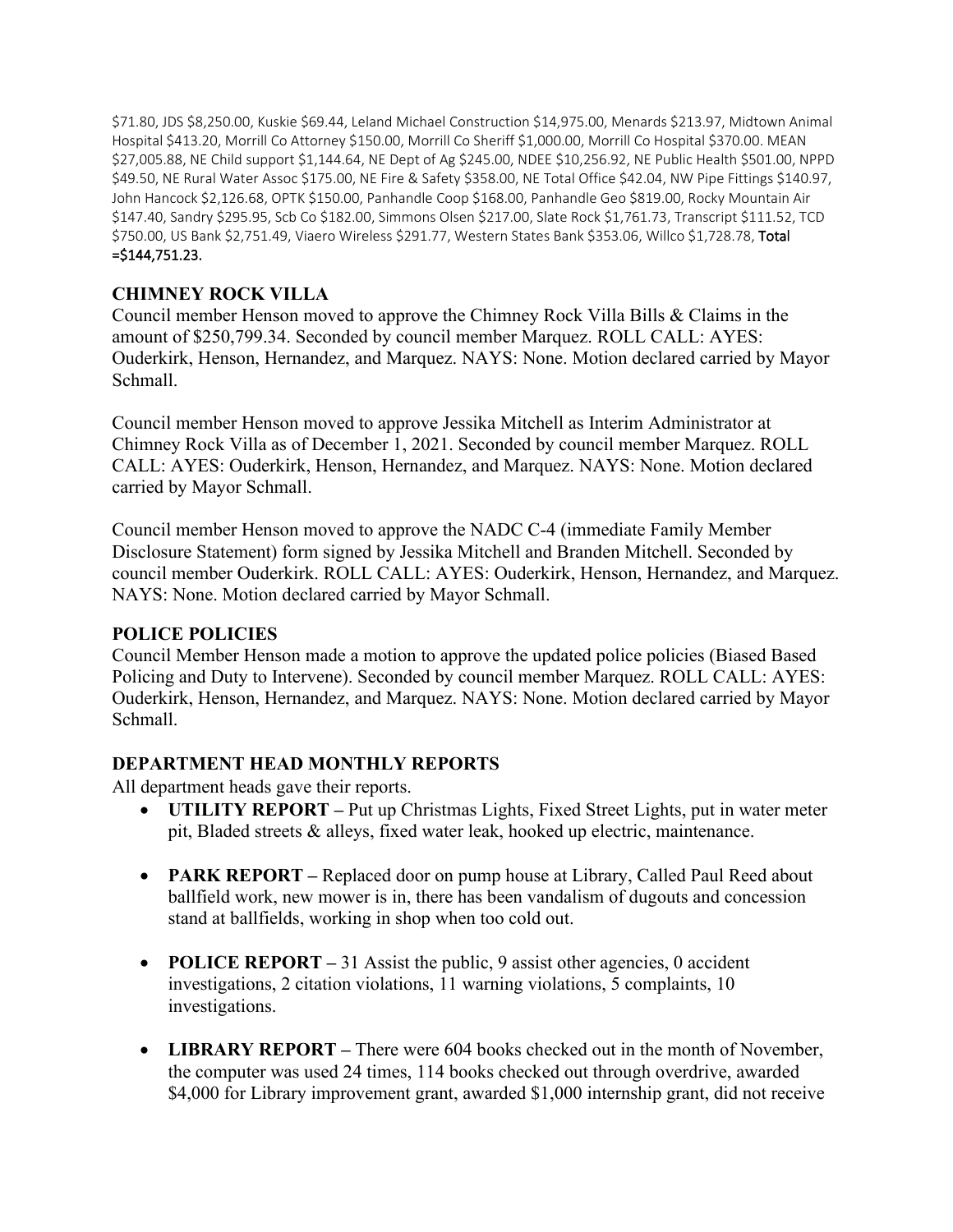Youth for Excellence grant, working on a \$2,500 grant due in December.

- **OFFICE REPORT** –Auditors where onsite November  $2^{nd} \& 3^{rd}$  working with auditors on adjusting entries, AFLAC renewal meeting, Met with Medical insurance reps, Community Center meeting with interested school officials.
- **FIRE DEPARTMENT** Chief's report- 3 MVA's, 1 Vehicle Fire, 4 Wildland Fires, 1 Structure Fire – 9 calls, 232 main-hours, 6 people per call. Rescue report- 6 Transports to RWMC, 2 tiered with Valley, 5 no transports, 5 transports by Valley – 16 calls, 18 points of contacts – Unit 991 107.2 miles w/ patient 412.1 total miles; Unit 992 0 miles with patient 0 miles total. 14 hours in service. Training Report- New laptop setup and Videos 2 people 2-man hours.

# **CONSENT AGENDA**

Council member Henson moved to approve the consent agenda which included minutes from November 9<sup>th</sup> regular meeting; Treasurer's reports, operational budget salary changes, and fire department minutes & roster. Seconded by council member Hernandez. ROLL CALL: AYES: Ouderkirk, Kraus, Hernandez, Henson, and Marquez. NAYS: None. Motion declared carried by Mayor Schmall.

### **RESOLUTION #1002**

Council Member Ouderkirk made a motion to approve Resolution #1002 Year End Certification of City Street Superintendent. Seconded by council member Henson. ROLL CALL: AYES: Ouderkirk, Henson, Kraus, Hernandez, and Marquez. NAYS: None. Motion declared carried by Mayor Schmall.

### **RESOOLUTION #1003**

Council Member Ouderkirk made a motion to approve Resolution #1003 Salaries for Appointed Officials. Seconded by council member Marquez. ROLL CALL: AYES: Ouderkirk, Henson, Kraus, Hernandez, and Marquez. NAYS: None. Motion declared carried by Mayor Schmall.

### **NDOT MAINTENANCE AGREEMENT**

Council Member Ouderkirk made a motion to approve the yearly maintenance agreement with NDOT. Seconded by council member Henson. ROLL CALL: AYES: Henson, Ouderkirk, Kraus, Hernandez, and Marquez. NAYS: None. Motion declared carried by Mayor Schmall.

### **ORDINANCE #856**

Ordinance #856 Changing Mayor Salary failed to be introduced.

### **ORDINANCE #860**

Council Member Henson made a motion to table Ordinance 860 Diagonal Parking Schedules to have it updated with corrections. Will be on next council meeting in January.

### **PERSONNEL MANUAL**

Council member Henson made a motion to apply for planning grant for planning stage of Community Center in cooperation with school. Seconded by council member Kraus. ROLL